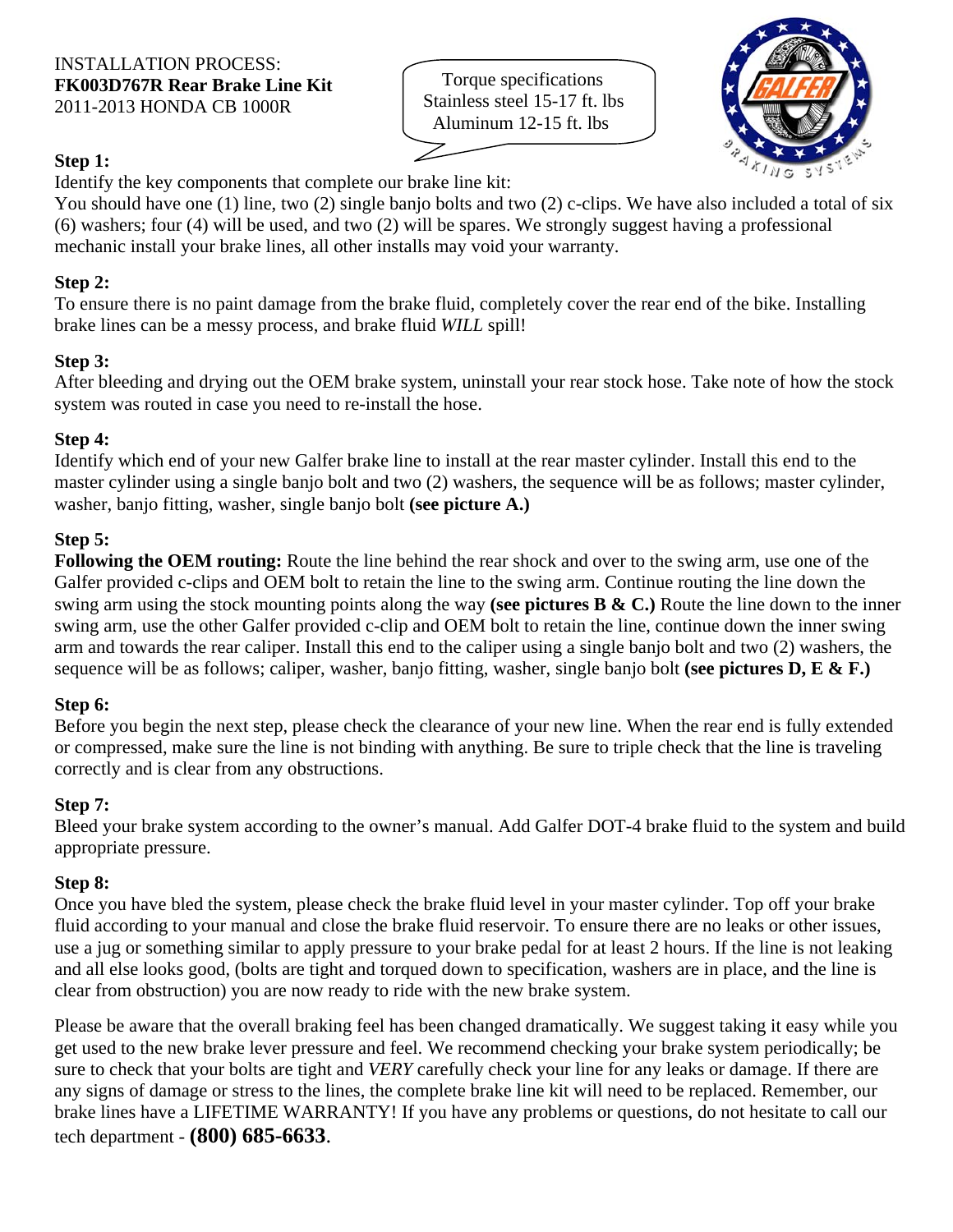



**A. Rear Master Cylinder B. Galfer line running behind shock and through c-clip at swing arm** 



**C. Galfer line through OEM line holders along swing arm** 



**D. Galfer line running down to c-clip at inner swing arm**